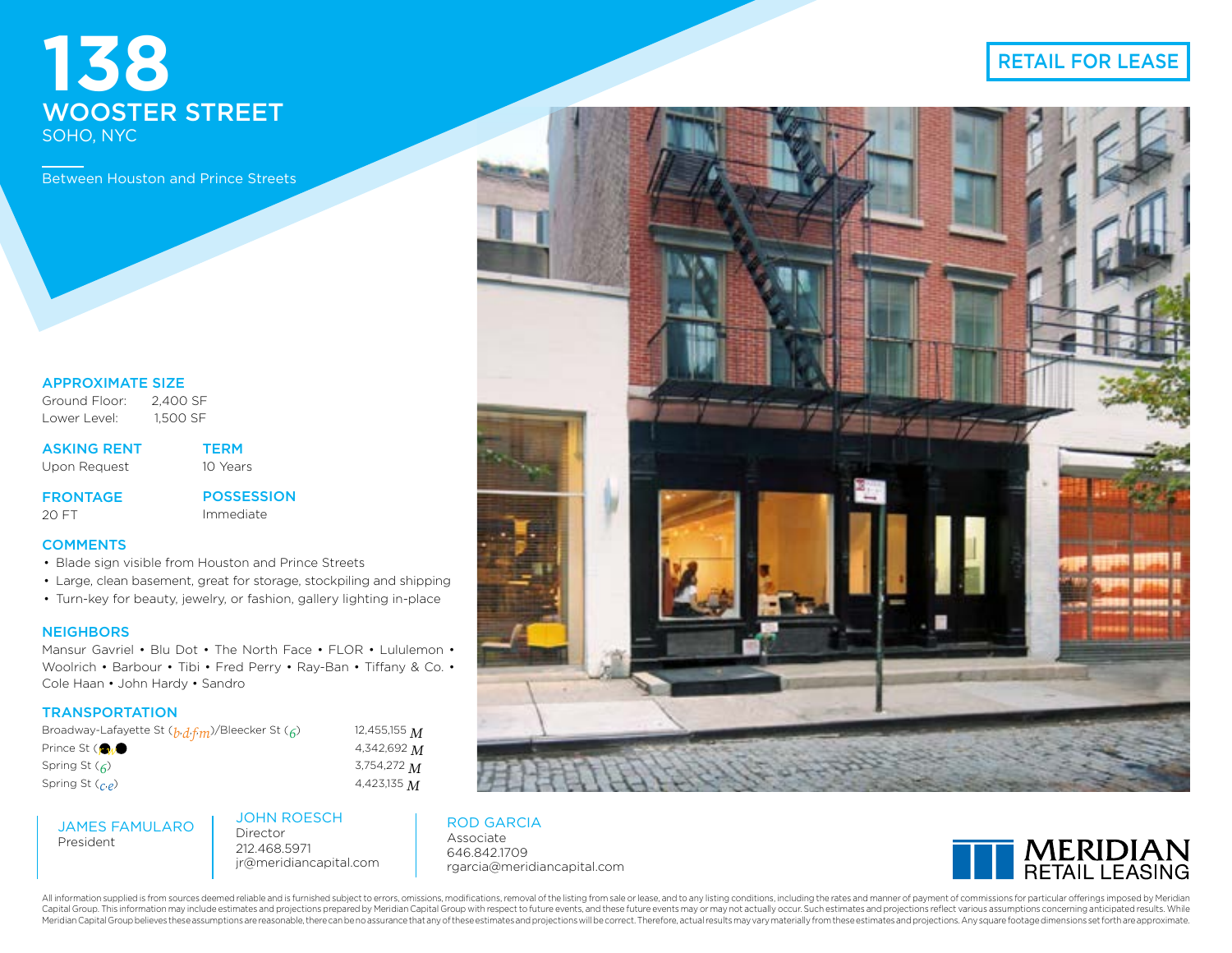

JAMES FAMULARO President

INTERIOR

**INTERIOR** 

JOHN ROESCH Director 212.468.5971 jr@meridiancapital.com

ROD GARCIA Associate 646.842.1709 rgarcia@meridiancapital.com



All information supplied is from sources deemed reliable and is furnished subject to errors, omissions, modifications, removal of the listing from sale or lease, and to any listing conditions, including the rates and manne Capital Group. This information may include estimates and projections prepared by Meridian Capital Group with respect to future events, and these future events may or may not actually occur. Such estimates and projections Meridian Capital Group believes these assumptions are reasonable, there can be no assurance that any of these estimates and projections will be correct. Therefore, actual results may vary materially from these estimates an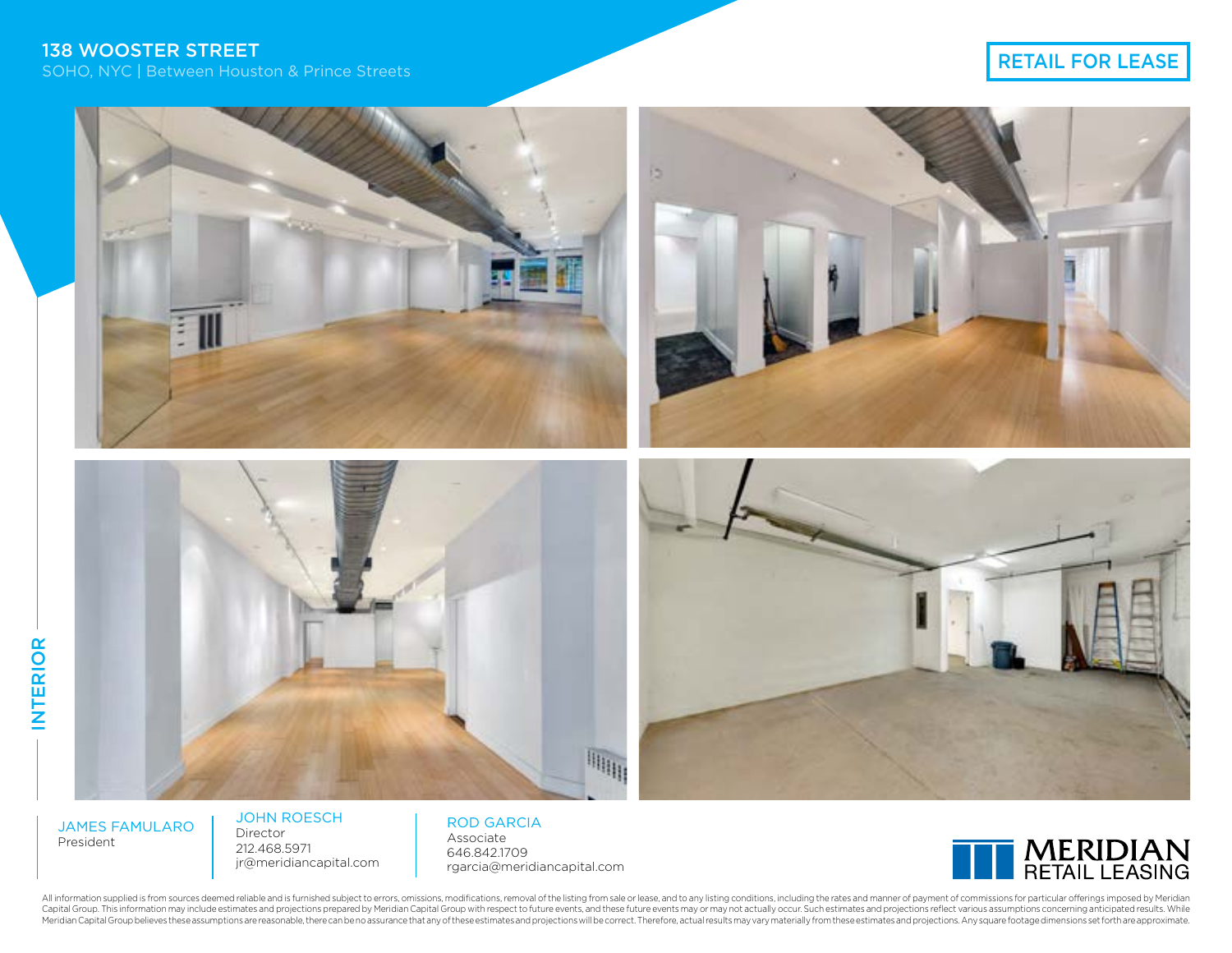



JAMES FAMULARO President

JOHN ROESCH Director 212.468.5971

jr@meridiancapital.com

ROD GARCIA Associate

646.842.1709 rgarcia@meridiancapital.com



All information supplied is from sources deemed reliable and is furnished subject to errors, omissions, modifications, removal of the listing from sale or lease, and to any listing conditions, including the rates and manne Capital Group. This information may include estimates and projections prepared by Meridian Capital Group with respect to future events, and these future events may or may not actually occur. Such estimates and projections Meridian Capital Group believes these assumptions are reasonable, there can be no assurance that any of these estimates and projections will be correct. Therefore, actual results may vary materially from these estimates an